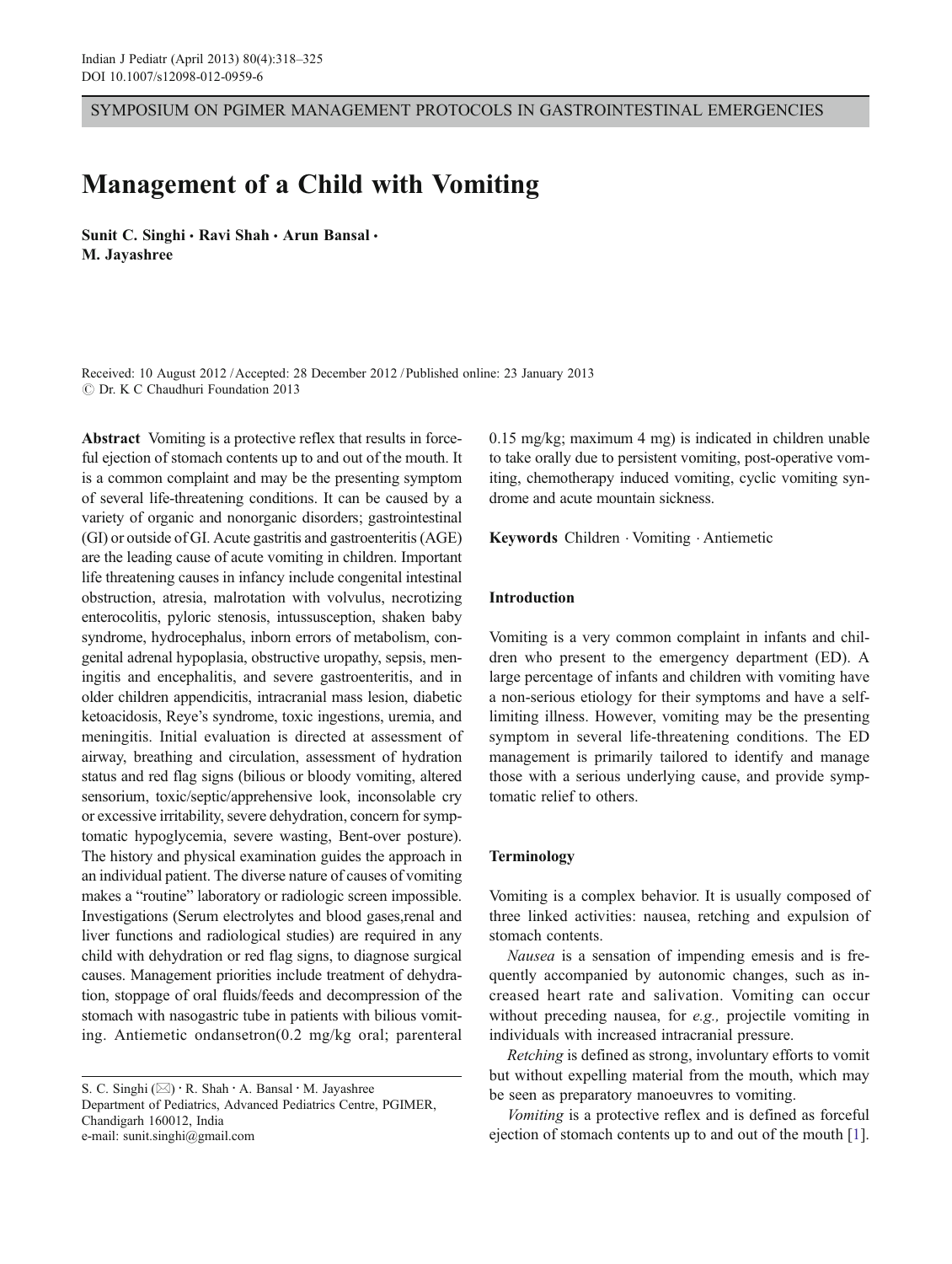<span id="page-1-0"></span>It is caused by violent co-ordinated contraction of the diaphragm and abdominal muscles accompanied by pyloric constriction and gastroesophageal relaxation in response to stimulation of the medullary vomiting centre. This stimulation may occur from a variety of impulses -from pelvic and abdominal viscera, the heart, the peritoneum, the inner ear, and the chemoreceptor trigger zone (caused by circulating drugs, toxins, and metabolic derangements). Vomiting is complete emptying of the stomach as compared to regurgitation, which is nearly effortless return of short amount of food during or shortly after eating. When regurgitation occurs in a baby at or after milk feed, it is known as posseting.

# **Causes**

Vomiting does not always localize the problem to the GI system. A variety of organic and non-organic disorders, gastrointestinal (GI) or outside of GI, can be associated with vomiting. Acute gastritis and gastroenteritis (AGE) are the leading causes of acute vomiting in children. Although vomiting is a fairly frequent occurrence in a younger child, it tends to be less prevalent in older children [[2\]](#page-6-0). The differential diagnosis of isolated vomiting is broad and age specific (Table 1). Non-organic causes are difficult to identify and often are viewed as diagnoses of exclusion. Examples of non-organic causes are psychogenic vomiting, cyclic vomiting syndrome, abdominal migraine, and bulimia. Mnemonic 'VOMITINGs' can help to remember wide ranging causes of vomiting:

- Vestibular: Otitis media
- Obstruction: Pyloric stenosis, malrotation, volvulus, intussusception, incarcerated hernia
- Metabolic: Diabetic ketoacidosis, inborn errors of metabolism, congenital adrenal hyperplasia, Reye's syndrome
- Infections:
	- Gastrointestinal- Gastritis, gastroenteritis, necrotizing enterocolitis, appendicitis, hepatitis, pancreatitis, cholecystitis.
	- Other systems- Upper respiratory infections, pharyngitis, sinusitis, pneumonia, sepsis
- Toxins and drugs: Various poisons, chemotherapeutic agents, iron, organophosphates, theophylline, salicylates, alcohol, lead and other heavy metals.
- & Increased intracranial pressure from any etiology.
- & Nephrologic disease : Acute renal failure, chronic renal failure, pyelonephritis, renal tubular acidosis, obstructive uropathy.

Table 1 Illnesses presenting with vomiting according to the age group

|                 | Neonate                          | Infant                                    | Toddler/older child                             | Adolescent                         |
|-----------------|----------------------------------|-------------------------------------------|-------------------------------------------------|------------------------------------|
| Common          | Reflux                           | Food poisoning                            | Gastroenteritis/Gastritis                       | Gastroenteritis/Gastritis          |
|                 | Pyloric stenosis                 | Gastroenteritis                           | Nonspecific (Otitis,<br>sore throat, sinusitis) | <b>GERD</b>                        |
|                 | Sepsis                           | <b>GE</b> Reflux                          | Post tussive                                    | Appendicitis                       |
|                 | UTI                              | Post tussive                              | UTI                                             | Ingestion (toxic, bacillus cereus) |
|                 | Malrotation                      | Overfeeding                               | Meningitis                                      | Migraine                           |
|                 | Esophageal atresia               | Feed intolerance                          | Toxic/Poisoning/Drugs                           | Inflammatory bowel disease         |
|                 | Inborn error of metabolism (IEM) | UTI                                       | <b>GERD</b>                                     | Toxic/Poisoning/Drugs              |
|                 | Hydrocephalus<br>Milk allergy    | Nonspecific (otitis)<br>media, pneumonia) |                                                 | Obstruction                        |
| <b>Uncommon</b> | Congenital Adrenal Hyperplasia   | <b>IEM</b>                                | <b>DKA</b>                                      | Hepatitis                          |
|                 | Incarcerated hernia              | Renal Tubular Acidosis                    | <b>IEM</b>                                      | DKA                                |
|                 | <b>Ileus</b>                     | Obstruction                               | Hepatitis                                       | Peptic ulcer                       |
|                 | Hirschprung disease              | Malrotation                               | Migraine                                        | Psychological                      |
|                 | Intracranial bleed               | Intussusception                           | Peptic ulcer                                    | Pancreatitis                       |
|                 |                                  | Milk allergy                              | Pancreatitis                                    | Cholelithiasis                     |
|                 |                                  | Renal insufficiency                       | Raised ICP (Brain Tumor)                        | Renal colic                        |
|                 |                                  | Raised ICP                                | Reye's syndrome                                 | Raised ICP (Brain tumor)           |
|                 |                                  |                                           | Cyclic vomiting syndrome                        | Middle ear disease                 |
|                 |                                  |                                           |                                                 | Cyclic vomiting                    |

IEM Inborn error of metabolism; DKA Diabetic Ketoacidosis; GE Gastro esophagial; UTI Urinary tract infection; ICP Intracranial pressure; GERD Gastroesophageal reflux diseases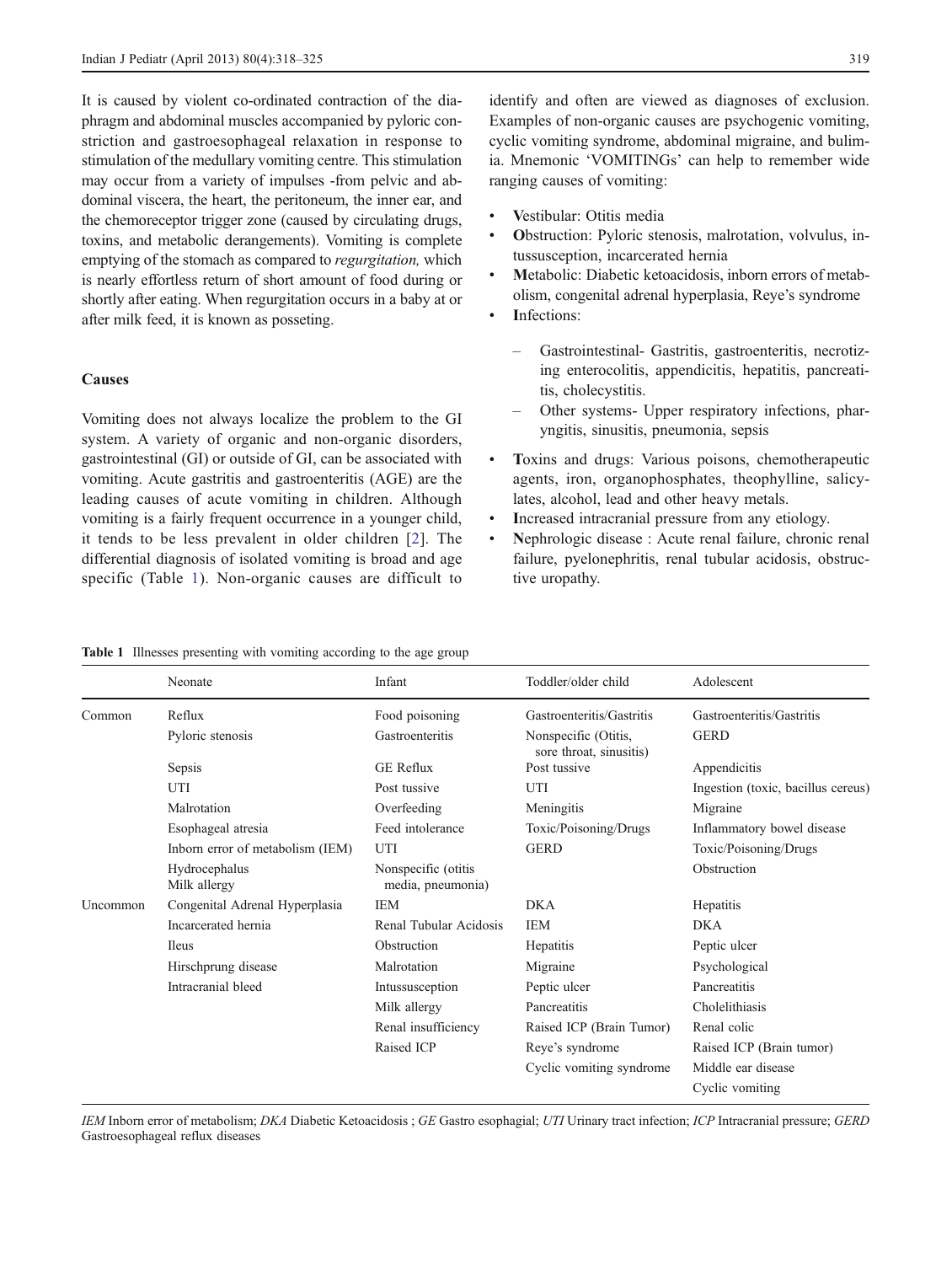- Gastrointestinal: Gastro -Esophagial reflux (GER), formula intolerance, peptic ulcer disease, cyclic vomiting syndrome.
- & Genital system: Testicular torsion, epididymitis, dysmenorrhea, ovarian torsion, pelvic inflammatory disease.

## Evaluation

Evaluation of a child with vomiting in ED comprises assessment of severity (e.g., presence of dehydration, surgical or other life-threatening disorders) and diagnostic search for a cause. This is achieved through focussed history (including characteristics of vomiting and associated symptoms) and physical examination, and consideration of possibilities according to the age (Fig. 1).

The initial diagnostic focus is on likely acute GI or systemic infections and exclusion of surgical causes. In infancy, the life threatening causes include congenital intestinal obstruction, atresia, malrotation with volvulus, necrotizing enterocolitis, pyloric stenosis, intussusception, shaken baby syndrome, hydrocephalus, inborn errors of metabolism, congenital adrenal hyperplasia, obstructive uropathy, sepsis, meningitis and encephalitis, and severe gastroenteritis. In older children, life threatening causes that need attention are appendicitis, intracranial mass lesion, diabetic ketoacidosis, Reye's syndrome, toxic ingestions, uremia, and meningitis.

#### Initial Evaluation

Initial evaluation is directed at assessment of airway, breathing and circulation *i.e.*, checking the vitals (heart rate, respiratory rate, blood pressure, capillary refill time and  $SpO<sub>2</sub>$ ), assessment of hydration status and Red flag signs (Table [2\)](#page-3-0). If red flag signs, seek gastroenterologist and surgical consult.

If vomiting is non-bloody and non-bilious, the important diagnostic variables in history which help in making diagnosis are described below.

#### Age

Causes of vomiting vary with the age of the child (Table [1\)](#page-1-0). However, some overlap across the age groups can occur. For e.g., congenital anomalies of the GI tract present commonly in the neonatal period; yet webs and duplications can be discovered throughout childhood. Malrotation or non-fixation of the small intestine complicated by intermittent volvulus can cause episodic vomiting at any age. Duodenal hematoma typically follows accidental trauma to the abdomen in bicycling children but can result from abuse of toddlers. [\[3](#page-6-0)]

## Temporal Pattern of Vomiting (Table [3](#page-3-0))

Acute vomiting episode, which is abrupt onset of vomiting in previously well child, is the most common presentation in children. Episodes separated by not more than 2 min are

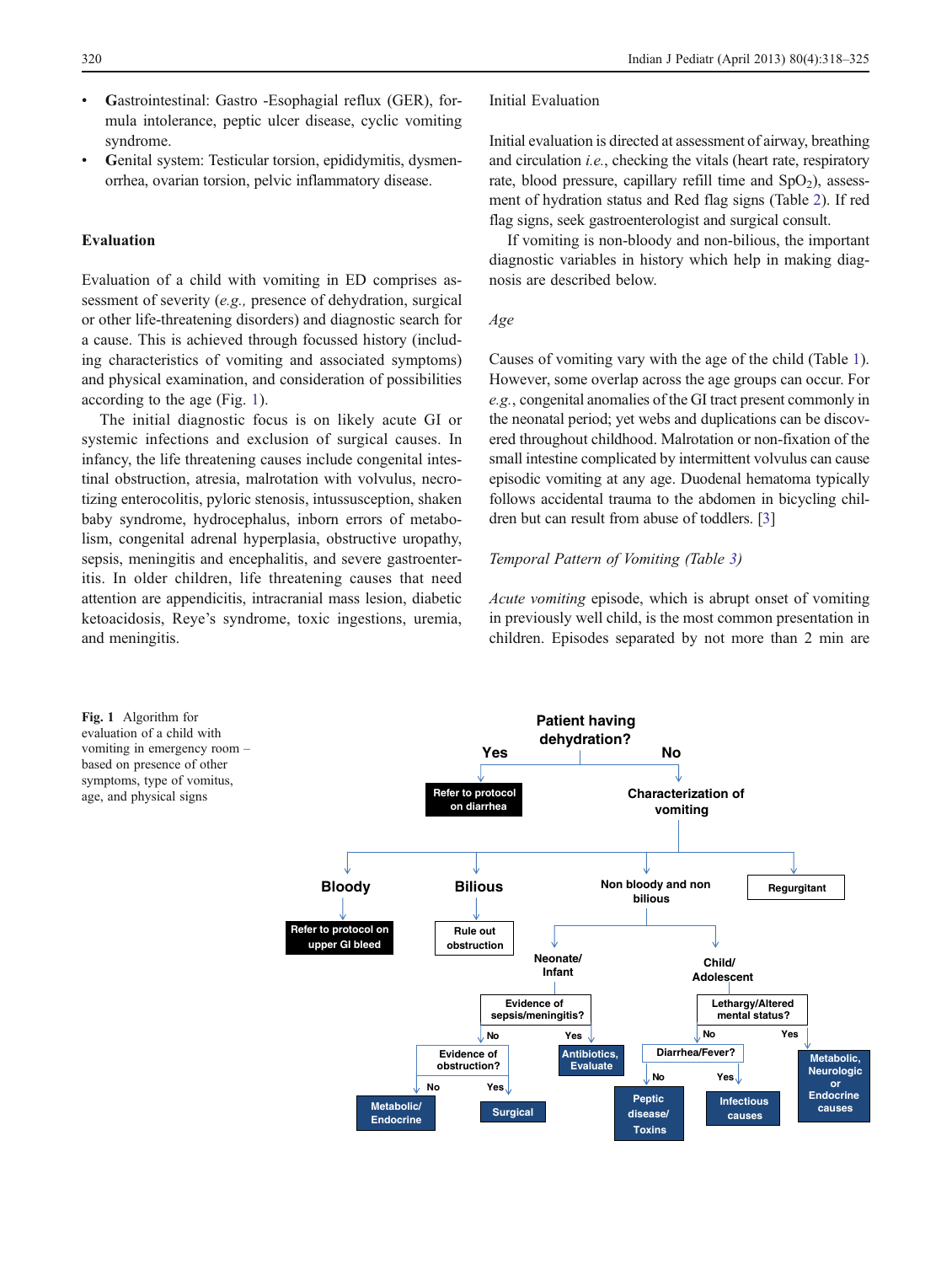## <span id="page-3-0"></span>Table 2 Red flag signs in a child presenting with vomiting

- Altered sensorium (cause or effect)
- Toxic/ septic /apprehensive look
- Bilious or bloody vomiting
- Presence of inconsolable cry or excessive irritability (meningitis, intussusception)
- Signs of severe dehydration or concern for symptomatic hypoglycemia
- Visible severe wasting
- Bent-over posture (drawing of legs up to the chest), and pained avoidance of unnecessary movement typical of peritoneal irritation (peritonitis, intussusception)

counted as a single episode. Recurrent vomiting is defined as at least 3 episodes occurring over 3 mo period. Recurrent vomiting is further subdivided into chronic vomiting, which is low grade frequent  $(>2$ /wk) vomiting episodes, and *epi*sodic or cyclic vomiting, which is discrete episodes of high intensity vomiting that occur sporadically in between asymptomatic intervals. Cyclic vomiting syndrome is distinct clinical entity.It is important to elicit temporal pattern of vomiting because any single attack of episode or cyclic vomiting may resemble an acute vomiting attack.

Time of day vomiting occurs can give some clue to diagnosis. Vomiting consistently in early morning is common with increased intracranial pressure from various causes and cyclic vomiting syndrome.

## Contents of Vomiting

Contents of vomiting gives important clue to diagnosis and sometimes helps in identifying serious illness. These are given in Table [4.](#page-4-0)

# Relationship with Diet

Vomiting is aggravated by food in patients with gastritis, cholecystitis, pancreatitis, protein allergy, and hereditary fructose intolerance. History of binge eating should be asked when behavioral cause is suspected.

#### Associated Symptoms

#### GI Symptoms

- Diarrhea: Gastroenteritis (diagnosis is made if vomiting and diarrhea both are present), bacterial colitis, inborn error of metabolism and partial intestinal obstruction.
- & Abdominal pain and its location
	- Generalized : [peritonitis, abdominal migraine (recurrent)]
	- Substernal : Esophagitis
	- Epigastric: Gastritis, pancreatitis
	- Right upper quadrant : Cholelithiasis, pneumonia
	- Right lower quadrant : Appendicitis (vomiting after pain)
	- Lower abdominal or suprapubic- UTI

### Extra Intestinal Symptoms

- & Sore throat, ear pain: Sinusitis, otitis media
- Urinary retention, dysuria: Urinary tract infection, pyelonephritis
- Jaundice: Hepatitis, biliary disorders
- Headache: Allergy, chronic sinusitis, migraine
	- Nocturnal or early morning worsened by coughing or valsalva manoeuvre
- Vertigo: Migraine, Meniere disease
- & Rash or urticaria: Food allergy, Henoch Schonlein purpura
- Back pain- Pyelonephritis

History of Toxic Ingestions: Food, iron, alcohol, organophosphates

History of Drug Intake: digoxin (vomiting is first sign of toxicity), theophylline, salicylates, chemotherapeutic drugs, acetaminophen

| Table 3 Temporal patterns of vomiting |  |  |  |  |  |
|---------------------------------------|--|--|--|--|--|
|---------------------------------------|--|--|--|--|--|

|                         | Acute pattern                        | Recurrent: chronic                                                      | Recurrent: cyclic/episodic                                                                                    |
|-------------------------|--------------------------------------|-------------------------------------------------------------------------|---------------------------------------------------------------------------------------------------------------|
| Epidemiology            | Most common                          | 2/3 of those with recurrent vomiting                                    | 1/3 of those with recurrent vomiting                                                                          |
| Etiology                | See Table 1                          | Gastrointestinal (GI) more common<br>than extra-intestinal ones $(7:1)$ | Extra-intestinal causes outnumber<br>GI ones $(5:1)$                                                          |
|                         |                                      | Acid peptic disease, <i>H. pylori</i>                                   | Cyclic vomiting syndrome (88 %), DKA,<br>Addison disease, metabolic disorders,<br>malrotation, hydronephrosis |
| Vomiting severity       | Moderate to severe $\pm$ dehydration | Mild $(1-2$ emeses/h at peak).<br>Rarely dehydrated                     | Moderate to severe (6 emeses/h at peak),<br>$>50\%$ require IV hydration                                      |
| Migraine family history |                                      | Up to $14\%$ positive                                                   | Up to 82 $\%$ positive                                                                                        |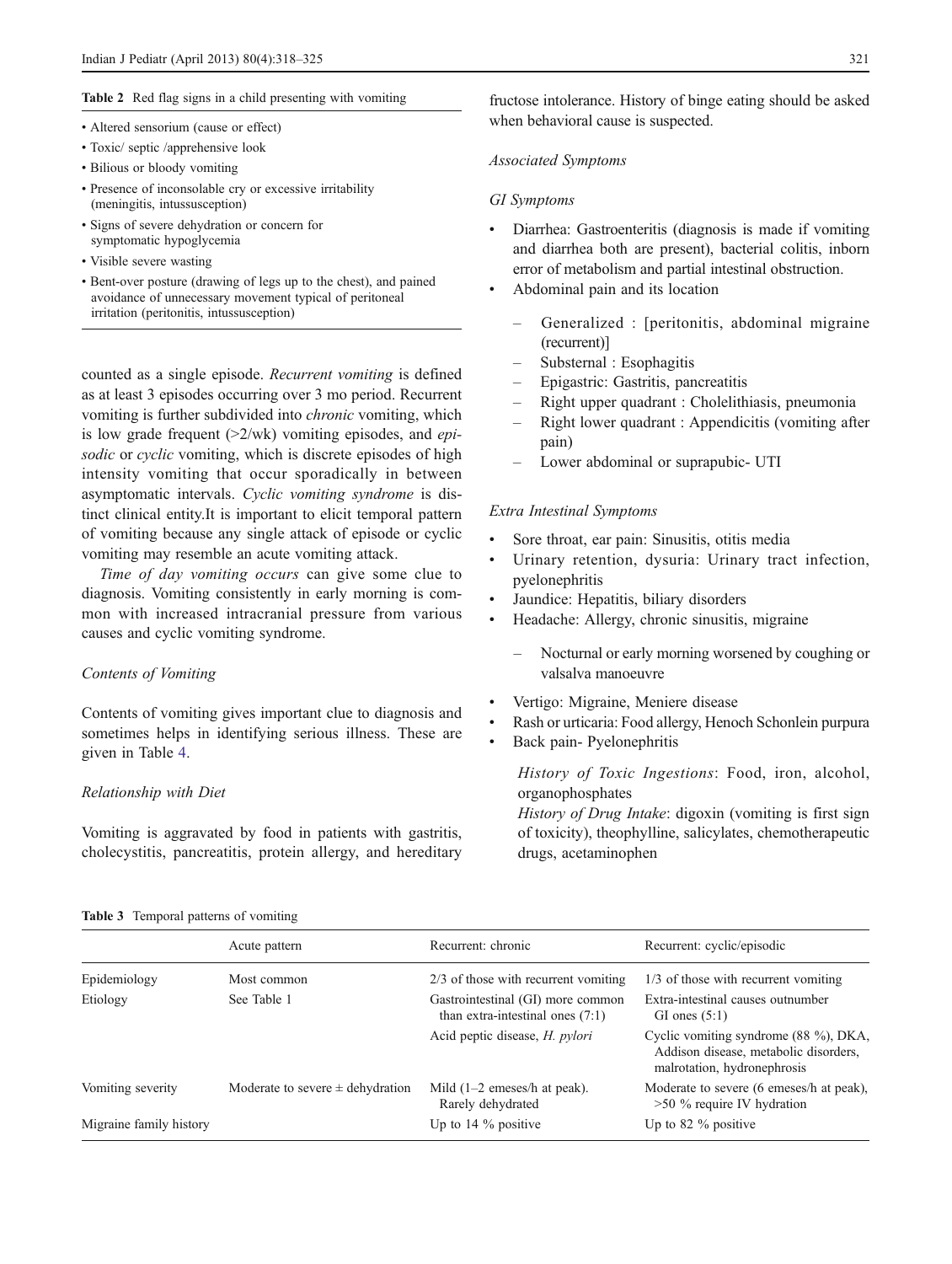<span id="page-4-0"></span>History of recent head trauma, similar symptoms in family or neighbourhood (gastroenteritis, food poisoning, hepatitis)

# Physical Examination

The physical examination is directed towards evaluation of degree of toxicity and dehydration and then focused according to possible clinical etiology.

## Abdominal Examination

- & Look for signs of obstruction such as distension, tenderness, high-pitched bowel sounds (or absent sounds in ileus), or visible peristalsis
- Look for organomegaly
- Genitalia and hernia sites for ovarian/testicular torsion, strangulated hernia
- Per rectal examination: especially when intussusception is suspected.

Clinical features of some common surgical causes of vomiting are given in Table [5](#page-5-0).

# Extra Abdominal Examination

- Look for icterus (hepatitis, biliary disease), pallor (intracranial bleed), rash or petechiae (CNS infection or bleed)
- Ear examination- Bulging red tympanic membrane (otitis media)
- & Abnormal muscle tone : Cerebral palsy (GER), metabolic disorder, mitochondriopathy
- & Abnormal fundoscopic exam or bulging fontanelle: Increased intracranial pressure, pseudotumorcerebri
- Neck stiffness, Kernig's and Brudzinski's sign: Meningitis [Sensitivity and specificity of vomiting is 71 % and 62 % respectively for diagnosis of meningitis in a child with clinically suspected meningitis [\[4\]](#page-6-0)].

Infant Regurgitation is defined as vomiting occurring two or more times per day for 3 or more wk in the first 1–12 mo of

life (2–4 wk commonly) in an otherwise healthy infant [[5\]](#page-6-0). Affected children may appear irritable during or after the feedings and stereotypic opisthotonic movements with extension and stiffening of arms and legs and extension of the head (Sandifer syndrome) occasionally may be observed. Infants who have the classic history of recurrent emesis but who are thriving and have normal physical examination findings do not need specific treatment; up to 95 % of them have resolution of symptoms by 12 mo (majority by 6 mo). Thickening the formula or human milk by adding cereal may help reduce vomiting in such infants, but elevating the head in the supine position has no proven beneficial effect [[6](#page-7-0)].

Infants with severe GER can have recurrent microaspiration into their lungs resulting in chronic wheezing, respiratory symptoms, and even failure to thrive. This is known as GER Disease. Basic reflux precautions such as smaller, more frequent feeds and allowing the infant to remain upright for 30 min after feeds can be helpful. Reassuring the family that most children spontaneously outgrow GER by the age of 1 usually helps alleviate parental anxiety.

Minor Head Injury Minor head injury can present as vomiting in children, especially toddlers [[7\]](#page-7-0). There is evidence to suggest that vomiting after a minor head injury may be related to intrinsic patient factors rather than the severity of the injury [\[8](#page-7-0)]. Vomiting that is persistent or latent in onset may more likely to signify head injury.

Rumination Syndrome Rumination syndrome, an underrecognised condition, is characterised by effortless, often repetitive, regurgitation of recently ingested food into the mouth. It was originally described in children and in the developmentally disabled but it is now well -recognised that the condition occurs in patients of all ages and cognitive abilities [\[9](#page-7-0)]. The pathophysiology is incompletely understood, but involves a rise in intra-gastric pressure, generated by a voluntary, but often unintentional, contraction of the abdominal wall musculature, at a time of low pressure in the lower oesophageal sphincter, causing retrograde movement

Table 4 Etiology and source of vomiting according to contents of vomitus

| Material                                   | Source                                                 | Examples                                                                        |
|--------------------------------------------|--------------------------------------------------------|---------------------------------------------------------------------------------|
| Undigested food                            | Esophageal                                             | Esophageal stricture, achalasia                                                 |
| Bile: green/yellow                         | Post-ampullary<br>Distal to ampulla of vater           | Small bowel obstruction (e.g., malrotation),<br>prolonged vomiting of any cause |
| Digested food, milk curds                  | Stomach proximal to pylorus                            | Pyloric stenosis                                                                |
| Blood: red (fresh blood)/brown (old blood) | Lesion above ligament of Treitz:<br>Stomach, esophagus | Gastritis, esophagitis, bleeding diathesis                                      |
| Clear large volume                         | Increased gastric secretions                           | Peritonitis, Zollinger-Ellison syndrome                                         |
| Malodorous/feculent                        | Distal or Colonic obstruction                          | Malrotation, appendicitis, stasis syndrome                                      |
| Mucus                                      | Respiratory mucus, gastric                             | URI, sinusitis, eosinophilic esophagitis                                        |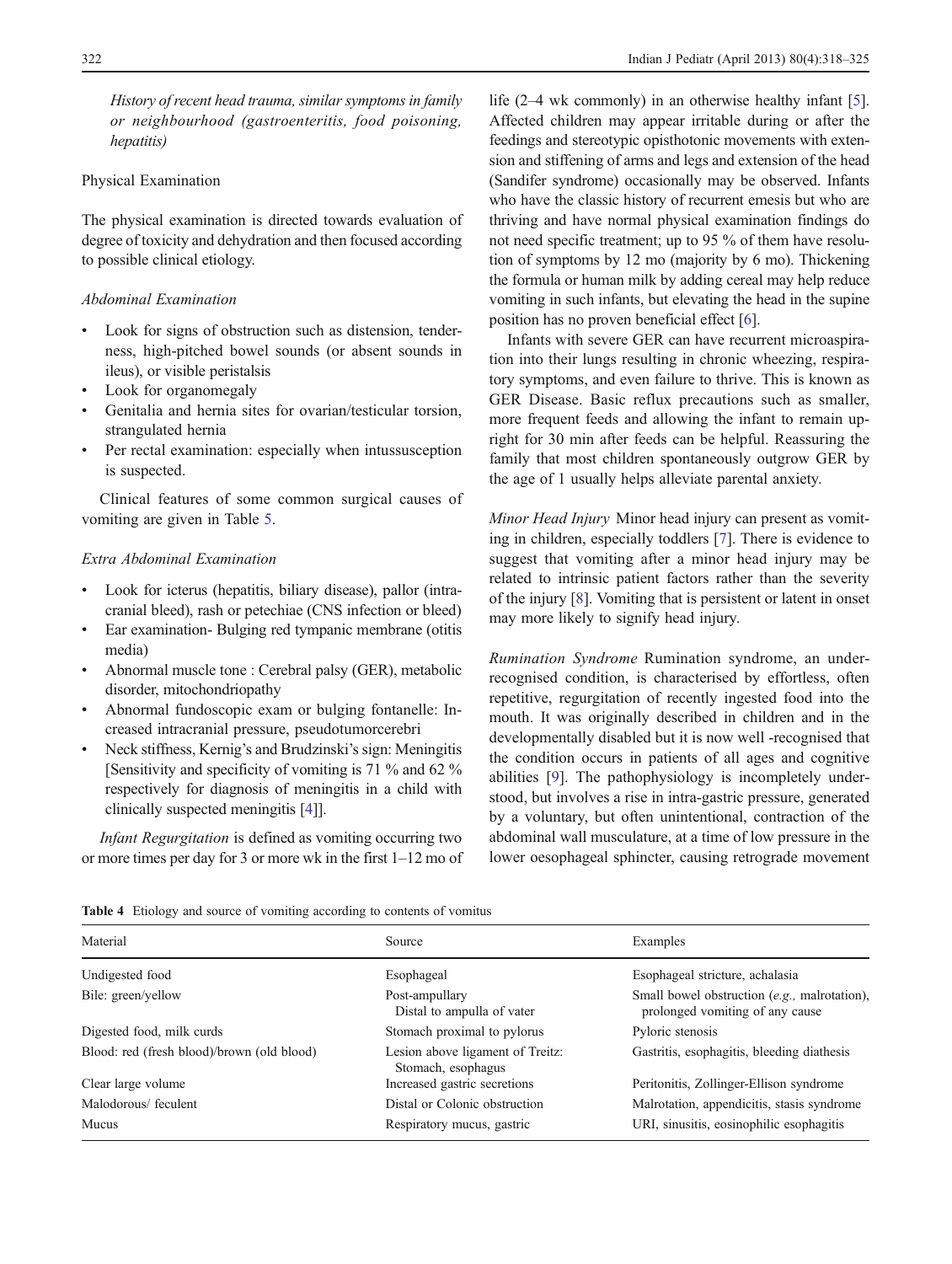<span id="page-5-0"></span>Table 5 Typical clinical presentation of some surgical illnesses which may present with vomiting

| Appendicitis     | Pre-adolescent child with periumbillical crampy pain and anorexia followed by<br>vomiting. Pain shifts to right lower quadrant and fever may develop. Abdominal<br>pain preceded by vomiting can be helpful in distinguishing appendicitis from<br>acute gastroenteritis                                                                                                                                                                                |
|------------------|---------------------------------------------------------------------------------------------------------------------------------------------------------------------------------------------------------------------------------------------------------------------------------------------------------------------------------------------------------------------------------------------------------------------------------------------------------|
| Intussusception  | 3 mo to 5 y-old (peak 6–11 mo) with intermittent colicky abdominal pain, vomiting,<br>and bloody mucous stools (triad in 20 % to 40 % of cases, and at least two findings<br>in 60 %), appears ill, quiet, or exhausted. Uncommonly classic tender sausage shaped<br>mass on right side of the abdomen and occult blood or frankly bloody, foul-smelling<br>"currant jelly" stool on rectal examination (absence of these does not rule out diagnosis). |
| Pyloric stenosis | 3 wk-3 mo- old infant, with progressively worsening non-bilious vomiting, may<br>appear quite well early in the illness, but often seem frustrated and hungry. As the<br>obstruction increases, the vomiting becomes projectile.                                                                                                                                                                                                                        |

of gastric contents into the oesophagus [[9\]](#page-7-0). A typical history can be highly suggestive but oesophageal manometry may help to distinguish rumination syndrome from other belching/ regurgitation disorders [\[9](#page-7-0)].

# Laboratory Investigations

The diverse nature of causes of vomiting makes a "routine" laboratory or radiologic screen impossible. The history and physical examination must guide the approach in individual patients. Investigations are not required in following conditions and a therapeutic trial of medications should be given if required.

- Well appearing infant with typical regurgitant reflex (no diarrhea, fever, nausea and forceful abdominal contractions)
- Well child with suspected gastritis or gastroesophagial reflux.
- Brief episode of vomiting with no dehydration and clear etiology like gastroenteritis
- & Chronic vomiting where acid peptic disease is suspected

Selected tests can give useful clues to diagnosis.

# Urinalysis

Presence of glucose and ketones suggest diabetic ketoacidosis; red blood cells suggest a renal cause (nephritis, UTI, renal calculi or trauma); and leukocytes or nitrites suggest a urinary tract infection.

# Blood Investigations

In any child with dehydration or red flag signs (Table [2](#page-3-0)), total blood counts, blood sugar, serum electrolytes, blood gases, Liver enzymes, and renal function tests should be obtained according to the clinical possibility.

Serum Electrolytes and Blood Gases: Typical abnormalities occur in an infant with projectile vomiting from pyloric stenosis (hypochloremic, hypokalemic metabolic alkalosis), congenital adrenal hypoplasia (hyperkalemia and hyponatremia), increased lactate production caused by alcohols, salicylates, uremia, and metabolic defects (acidosis with elevated anion gap), renal tubular acidosis (metabolic acidosis with a normal anion gap) and renal or prerenal failure (elevated creatinine).

Hepatic or pancreatic enzymes may be elevated in the setting of liver or pancreatic disease.

# Radiographic Tests

Radiographic tests are needed to differentiate surgical causes from nonsurgical etiologies.

- Plain Radiograph Abdomen: Abdominal X ray (erect preferably) should be done in any child with suspected intestinal obstruction. Upright or cross-table lateral view can reveal distended bowel loops and/or air-fluid levels consistent with intestinal obstruction(in a child with bilious vomiting, abdominal pain and distension); dilated stomach in pyloric stenosis; free air under diaphragm in case of a hollow viscus perforation; abnormal calcifications like renal or biliary stones or fecoliths; and basilar infiltrates caused by lower lobe pneumonias.
- Ultrasound: Uitrasonography of abdomen should be obtained according to the clinical possibility. Abdominal ultrasound can be helpful in diagnosis of appendicitis, pyloric stenosis, and intussusceptions. Pelvic ultrasound is the test of choice for renal, ovarian or uterine pathology in children.
- An Upper GI Series best demonstrates malrotation and upper gastrointestinal tract obstructions and may sometimes be needed for diagnosis of pyloric stenosis.
- CT Scan: A limited CT with rectal contrast can be helpful in diagnosis of appendicitis. An abdominal CT is most useful in imaging the liver and pancreas, and for evaluating mass lesions in the abdomen.

# Upper GI Endoscopy

Upper GI endoscopy is useful for defining upper GI mucosal pathology such as acute gastritis, gastric erosions, esophagitis, acute duodenitis, duodenal ulcers, stricture, varices,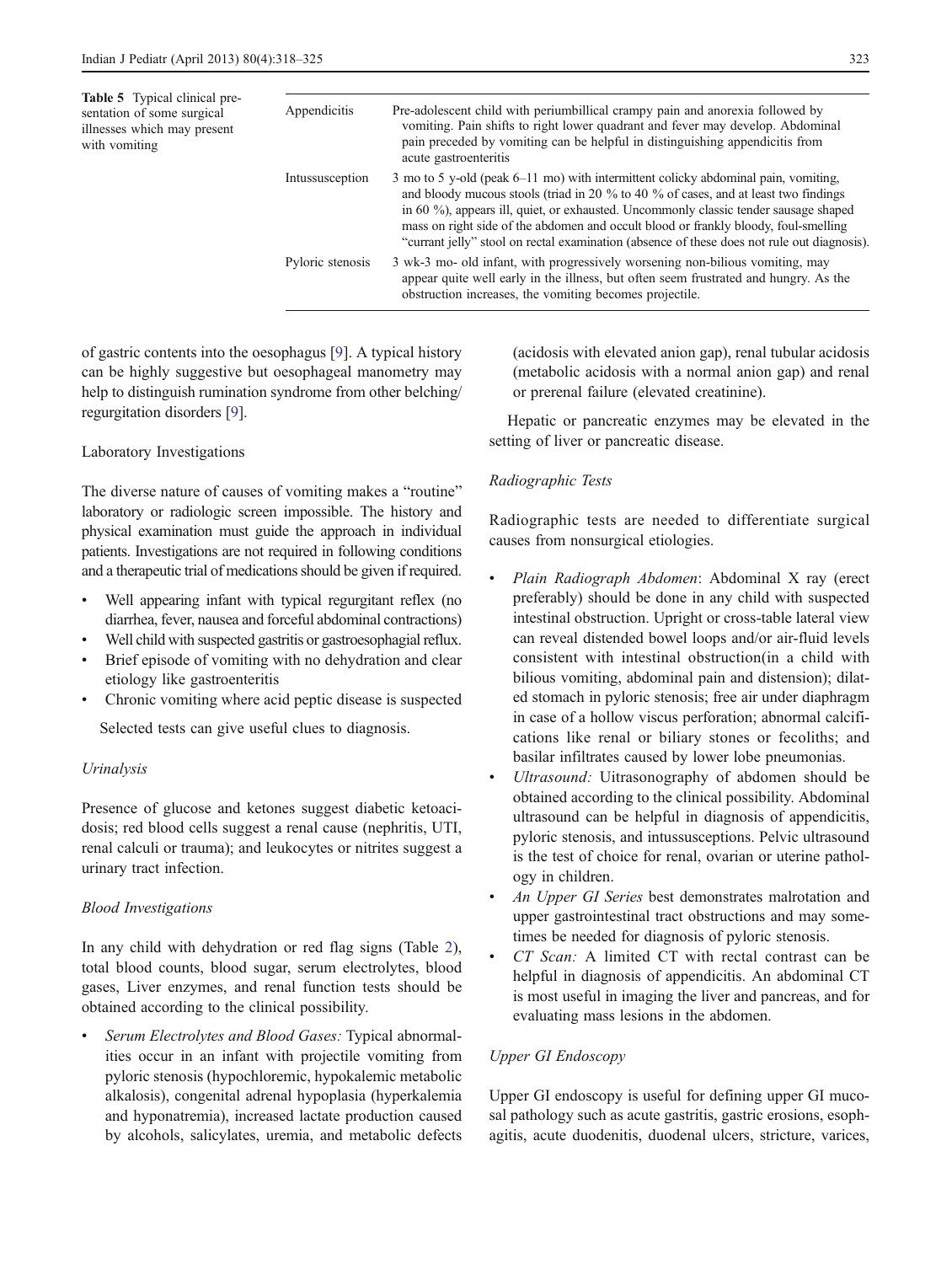<span id="page-6-0"></span>mass (polyp, lymphoma), and foreign body impaction. The diagnostic yield of upper gastrointestinal endoscopy in children up to 18 y of age with vomiting in one study from Saudi Arabia was 67 %. [[10\]](#page-7-0)

#### Metabolic Work Up

In a child with episodic vomiting or suspected metabolic disorders, blood and urine screening are positive only during actual vomiting episode. Therefore, attempt should be made to obtain samples (blood pH, ammonia, lactate, ketones, urine ketones and electrolytes, porphyrins and reducing substances) during acute episode only.

In chronic vomiting if therapeutic drug trial fails to improve symptoms, screening laboratory tests (complete blood count, ESR, celiac screening, liver enzymes) and abdominal ultrasound can be obtained along with pediatric gastroenterology consultation.

## Emergency Management

- Treat dehydration (refer to protocol for diarrhea)
- If bilious vomiting, stop oral fluids/feeds (nil per oss NPO) and decompress the stomach with nasogastric tube. Start intravenous fluids. Seek surgical consult.
- Antiemetics: Antimetics are not routinely indicated due to concerns about side effects of earlier generation of antiemetics (promethazine, prochlorperazine, and metoclopramide) which cause somnolence, nervousness, irritability, dystonic reactions and other extrapyramidal symptoms. Newer antiemetics such as ondansetron have far fewer side effects [[11](#page-7-0)]. Evidence based on a limited number of studies evaluating the role of ondansetron in the treatment of acute gastroenteritis complicated by vomiting, favour the use of ondansetron and metoclopramide to reduce the number of episodes of vomiting. However, diarrhea increases with both ondansetron and metoclopramide, which is thought to be as a result of retention of fluids and toxins that would otherwise have been eliminated through the process of vomiting [[12](#page-7-0)]. A recent RCT concluded that administration of oral ondansetron in children with acute gastroenteritis with vomiting who are unable to tolerate oral intake decreases vomiting, ratio of hospitalization as well as IV fluid requirement [[13\]](#page-7-0).

Use of antiemetics prior to evaluation for surgical abdomen should be avoided. Following are acceptable indications for antiemetics (Ondansetron) in children with vomiting:

- 1. Child not able to take orally due to persistent vomiting
- 2. Post-operative vomiting
- 3. Chemotherapy induced vomiting
- 4. Cyclic vomiting syndrome

5. Acute motion sickness

Dose of Ondansetron Oral: 0.2 mg/kg and Parenteral 0.15 mg/kg (maximum 4 mg); range 0.13–0.26 mg/kg. Higher doses are not beneficial nor do they have more side effects [\[14\]](#page-7-0).

While there are existing older studies evaluating domperidone, dexamethasone and promethazine, these studies have small sample sizes, low methodological quality and reveal inconsistent results and their use is not recommended, particularly in the light of increased concerns regarding the safety of these medications for children.

- Drugs for acid peptic disease: can be given empirically for 2 wk to 4 wk.  $H_2$  receptor antagonist or proton pump inhibitor can be used.
- & Cyclic vomiting syndrome is an idiopathic disorder that usually begins in early childhood and is characterised by repeated, discrete attacks of vomiting to the point of dehydration, (on average 12 episodes/d, typically lasting for 2–3 d) and intervening periods of normal health. Relatively little is known about its' pathogenesis or cause [\[15](#page-7-0)]. Episodes usually occur in morning hours, and may have associated prodrome of nausea, pallor and headache. Treatment is supportive, focused on fluid management in cases where dehydration and electrolyte imbalance occur. Amitriptyline and propranolol have been described as effective for prophylactic therapy (antiemetics may be of benefit during an acute episode).
- The mainstay of treatment for rumination syndrome is explanation and behavioral treatment which consists of habit reversal techniques that compete with the urge to regurgitate [[9\]](#page-7-0).

## Conflict of Interest None.

Role of Funding Source Used available resources of Department of Pediatrics

# References

- 1. <http://www.nice.org.uk/nicemedia/live/11846/43817/43817.pdf>
- 2. Taylor AT. Nausea and vomiting. In: DiPiro JT, Talbert RL, Yee G, et al., eds. Pharmacotherapy, a pathophysiologic approach. 4th ed. Stanford: Appleton & Lange; 1999. pp. 586–96.
- 3. Li BU, Sunku BK. Vomiting and Nausea in Pediatric Gastrointenstinal and Liver Disease. In: Wyllie R, Hyams JS, eds. Pathophysiology/ Diagnosis/Management. 3rd ed. Philadelphia: Saunders; 2006. pp. 127–49.
- 4. Amarilyo G, Alper A, Ben-Tov A, Grisaru-Soen G. Diagnostic accuracy of clinical symptoms and signs in children with meningitis. Pediatr Emerg Care. 2011;27:196–9.
- 5. Hyman PE, Milla PJ, Bnenninga MA, Davidson GP, Fleisher DF, Taminiau J. Childhood functional gastrointestinal disorders: neonate/toddler. Gastroenetrology. 2006;130:1519–26.